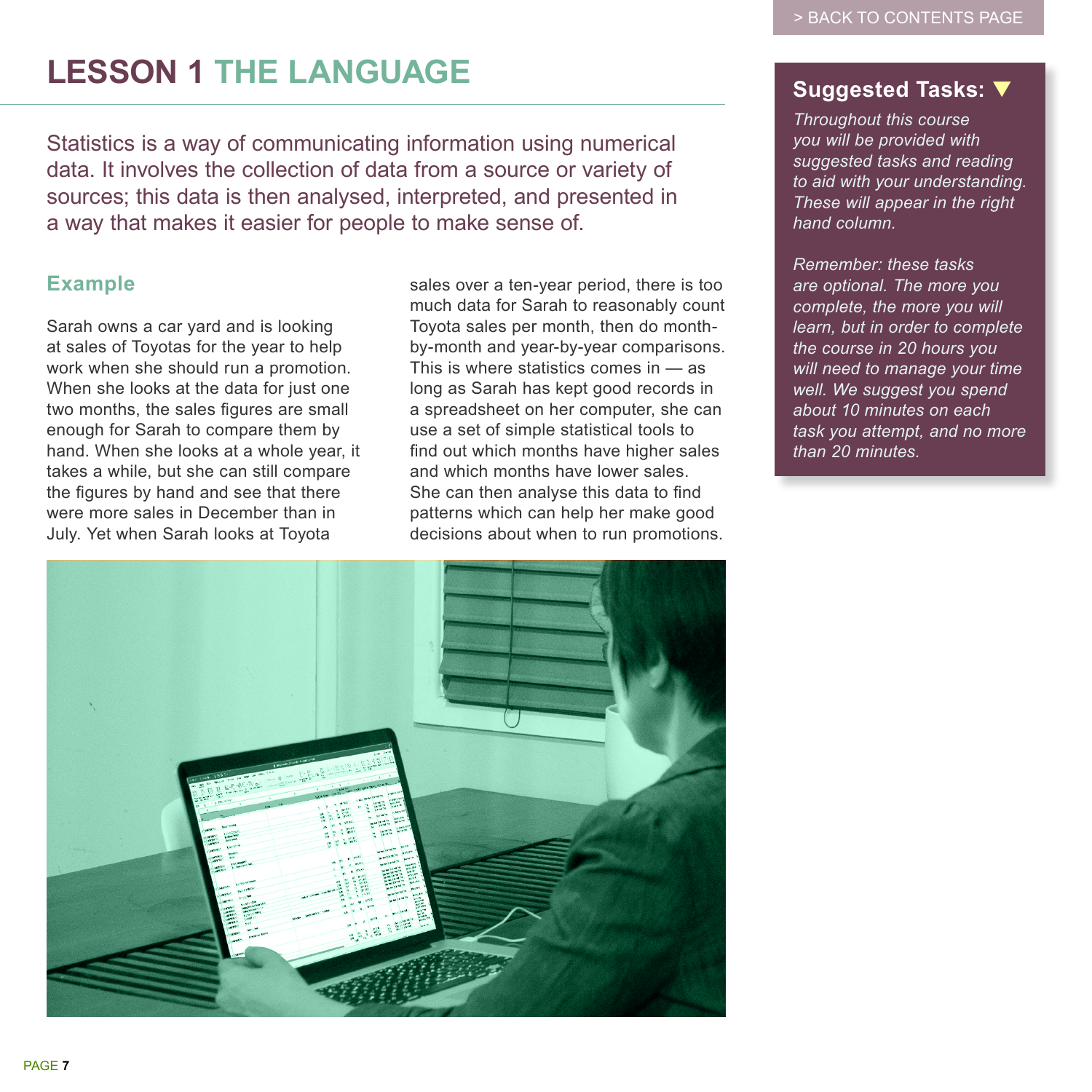Newspapers, advertisements, and other media often cite statistics in their reports. Examples might include:

- poll results showing political predictions
- 23% of children assessed were below the national average for literacy and numeracy
- the average rainfall for London is 690 mm per year
- 96% of women saw results in just 8 weeks.

Statistics are also used in many other areas. For example –

- $\blacksquare$  Education in education students will receive grades – 50% for their maths exam. They will also receive report cards. Many educational facilities will also keep other records, such as absences, gender, cultures and races etc.
- Companies will make purchasing decisions based on statistics, which product is the cheapest, how much profit they will make by selling a product in a certain way etc.
- Statistics are used in the prediction of weather which is important for many different groups, such as sailors, fishers, sports people, events organisers, tourist organisations, farmers and more.
- Statistics in sports are also important, from the recording of goals and scores to see who wins, to overall recording to see who wins the finals etc. In elite sports, statistics

can become even more detailed, for example, looking at how often a goalkeeper lets a goal in or how hard a volleyball player is hitting a ball.

There are many more examples than this, but in short, statistics are an undeniable part of everyday life, and having a better understanding of how they work will make it easier to decode new information and make good future decisions.

## **Important Terms in Statistics**

Statistics unsettles some people because it seems like a foreign language. People who are not routinely communicating through numbers will naturally feel more comfortable using words, and words they are familiar with. When people hear the word "statistics" they can feel uncomfortable, even though they may be doing statistics all the time. How often do we go to the shops and think how much something has gone up in price or which product would be cheaper and so on, these are all simple statistics.

When people try to communicate using words that are not commonly heard or used by you, it is understandable that you might feel uncomfortable.

The first step to feeling more comfortable about statistics, therefore, might be to be able to understand a bit more about the language. This section will help make it easier to decode statistical language in reports, media, work documents, and more.

## **Data Collection Method**

Data is individual facts, numbers, statistics or bits of information. A data collection method refers to the tools

## **ADDITIONAL READING**

**THE USE OF STATISTICS IN EVERY DAY LIFE** ›››

## **LEARN MORE**

#### **Suggested Tasks**

Make a list of the statistics you use regularly in your own life.

Spend 10 - 15 minutes on this task.